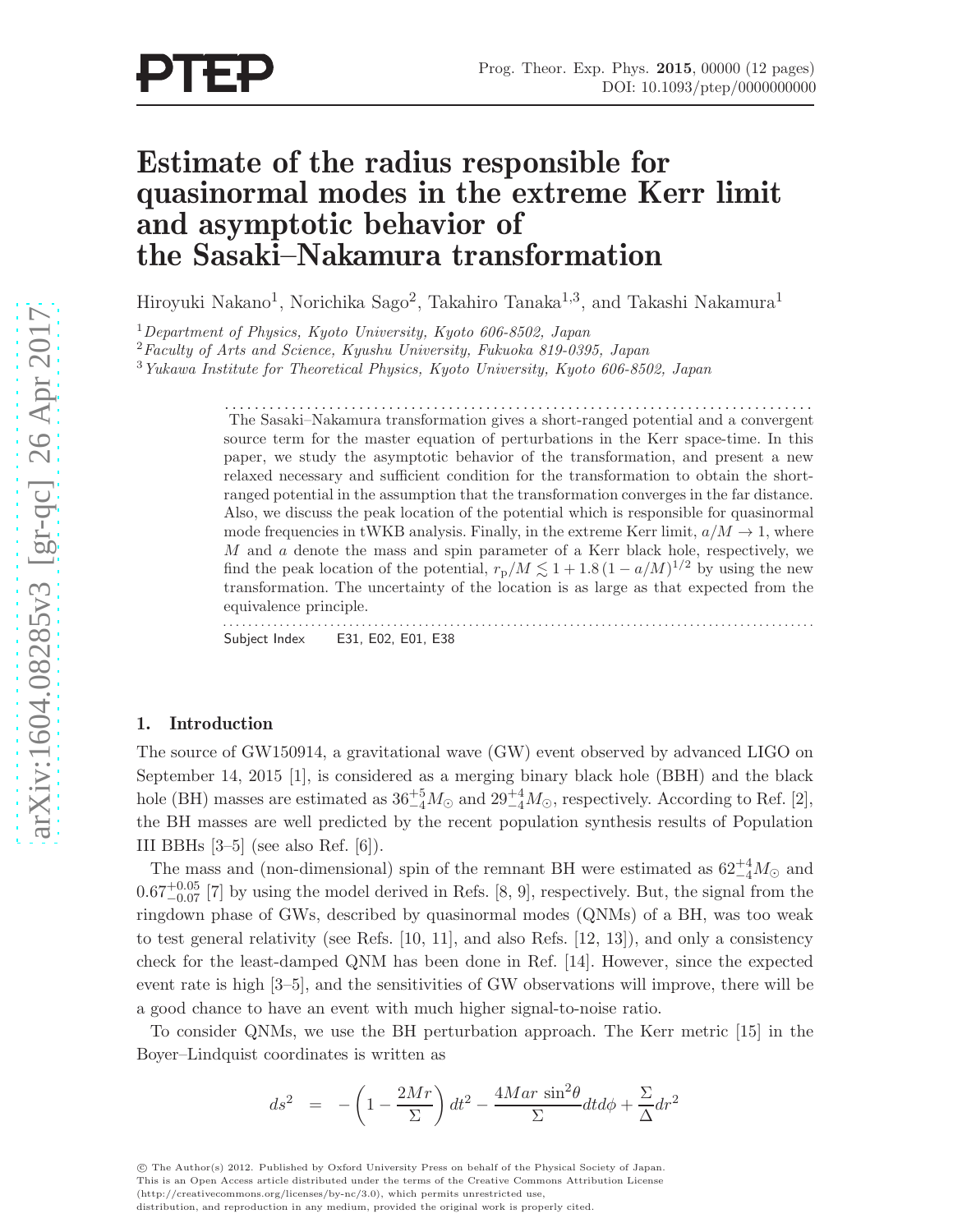$$
+\Sigma d\theta^2 + \left(r^2 + a^2 + \frac{2Ma^2r}{\Sigma}\sin^2\theta\right)\sin^2\theta d\phi^2,
$$
 (1)

where  $\Sigma = r^2 + a^2 \cos^2 \theta$ ,  $\Delta = r^2 - 2Mr + a^2$ , and M and a denote the mass and the spin parameter of a Kerr BH, respectively. The Kerr space-time is the background to calculate BH perturbations.

Perturbations are discussed by using the Teukolsky formalism. The radial Teukolsky equation [16] for gravitational perturbations in the Kerr space-time is formally written as

$$
\Delta^2 \frac{d}{dr} \frac{1}{\Delta} \frac{dR}{dr} - VR = -T,\tag{2}
$$

where  $T$  is the source and the potential  $V$  is given by

$$
V = -\frac{K^2}{\Delta} - \frac{2iK\Delta'}{\Delta} + 4iK' + \lambda, \qquad (3)
$$

with

$$
K = (r^2 + a^2) \omega - am. \tag{4}
$$

The constants m and  $\lambda$  in the Teukolsky equation label the spin-weighted spheroidal harmonics  $Z_{\ell m}^{a\omega}(\theta, \phi)$ .  $\lambda$  is the separation constant which depends on m and  $a\omega$ . A prime denotes the derivative with respect to r.

There are various modifications of the original Teukolsky equation proposed to improve the behavior of the potential V and the source term T. For example, in Ref.  $[17]$  (and related references therein), Chandrasekhar and Detweiler developed various transformations in the 1970s. In Refs. [18, 19], we used the Detweiler potential given in Ref. [20] to study QNM frequencies in WKB analysis [21, 22]. Sasaki and Nakamura [23–25] considered a transformation to remove the divergence in the source term and to obtain the short-ranged potential. This Sasaki–Nakamura transformation has been generalized for various spins in Ref. [26].

In the WKB analysis, the QNM frequencies are calculated by

$$
(\omega_r + i\omega_i)^2 = \mathcal{V}(r_0^*) - i\left(n + \frac{1}{2}\right)\sqrt{-2\left.\frac{d^2\mathcal{V}}{dr^{*2}}\right|_{r^* = r_0^*}},\tag{5}
$$

with  $n = 0, 1, 2, \cdots$ . Here,  $\omega_r$  and  $\omega_i$  are the real and imaginary parts of the frequency, respectively,  $r_0^*$  denotes the location where the derivative of the potential  $dV/dr^* = 0$  in the tortoise coordinate  $r^*$  defined by  $dr^*/dr = (r^2 + a^2)/\Delta$ , and we focus only on the  $n = 0$ mode in this paper. It is noted that  $r_0^*$  is complex-valued in general.

In Refs. [18, 19, 27], we have used the potential  $\mathcal V$  with the substitution of accurate numerical results of the complex QNM frequencies  $[28]^1$  obtained by the Leaver's method  $[29]$  to determine the above  $r_0^*$  of the potential. In practice, the peak location  $r_p^*$  of  $|\mathcal{V}|$ , a real-valued radius, is also used because we have seen a good agreement between the real part of  $r_0^*$  and  $r_{\rm p}^*$  [18]. Then, we have compared the QNM frequency calculated by Eq. (5) with  $r_0^*$  (or  $r_{\rm p}^*$ ) in the WKB method with that from the numerical result. The difference provides an error estimation used to establish the physical picture that the QNM brings information around the

<sup>1</sup> http://www.phy.olemiss.edu/~berti/ringdown/.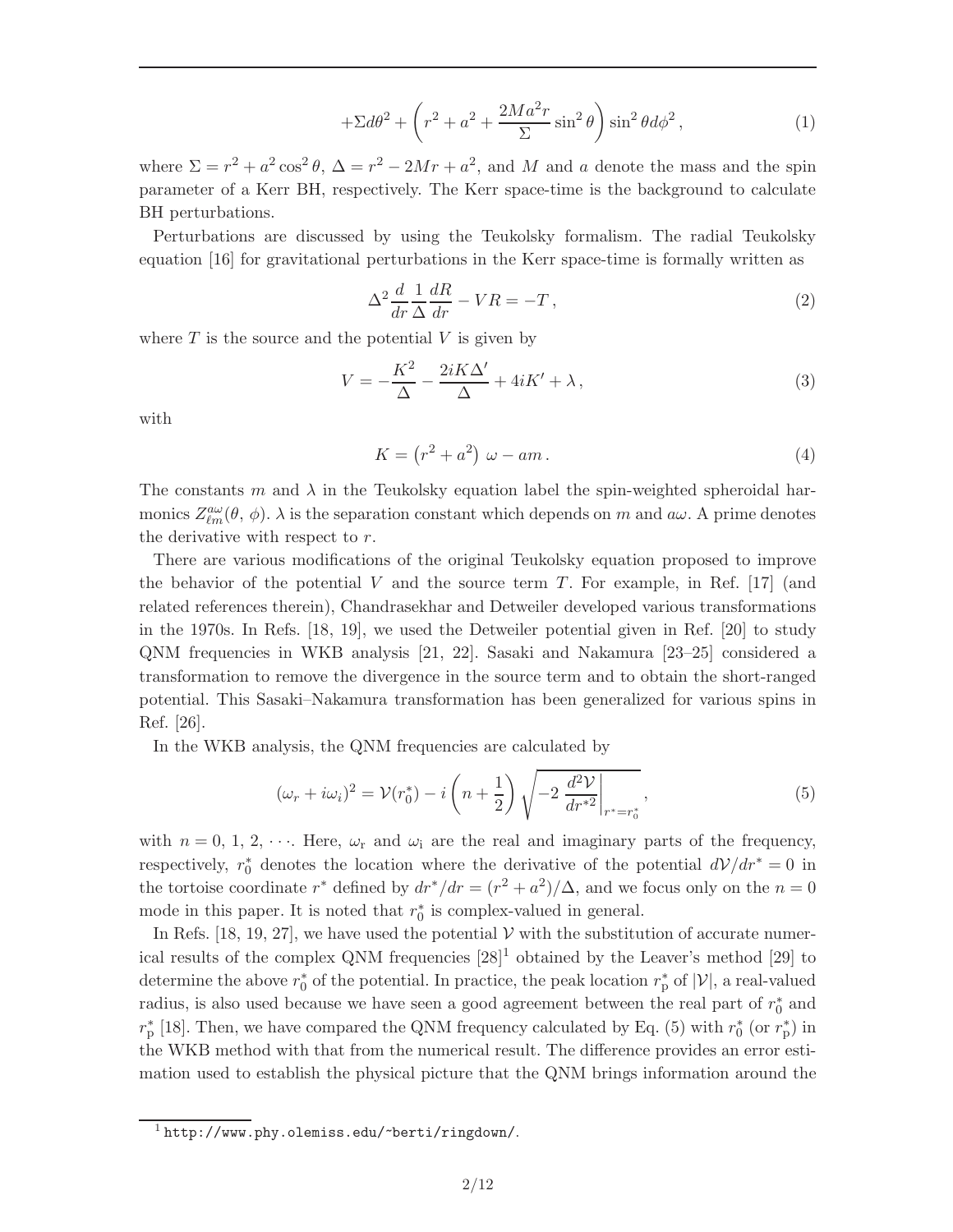peak radius. Here, we implicitly assume that the peak location is relevant to the generation of the QNM if the estimated error is small.

The analysis of the peak location of the potential in the extreme Kerr limit has been discussed based on a single form of the potential  $V$  in Ref. [27]. Here, we also evaluate the uncertainty in the analysis of the peak location that originates from the fact that the GWs cannot be localized due to the equivalence principle, by comparing various forms of the potential.

This paper is organized as follows. In Sect. 2, we briefly review the Sasaki–Nakamura transformation [23–25] and present and discuss a new transformation introduced in Ref. [27]. In Sect. 3, the peak location of the potential is calculated in the extreme Kerr limit. The peak location is related to the mass and spin of the Kerr BH with expected uncertainties. Section 4 is devoted to discussions. In Appendix A we give a brief summary of WKB analysis for the QNMs. We use the geometric unit system, where  $G = c = 1$  in this paper.

# 2. The Sasaki–Nakamura equation and its modification

The Teukolsky equation in Eq. (2) has undesired features. One is that the source term  $T$ diverges as  $\propto r^{7/2}$  when we consider a test particle falling into a Kerr BH as the source. Also, the potential  $V$  in Eq. (3) is a long-ranged one. To remove these undesired features, Sasaki and Nakamura [23–25] considered a change of variable and potential. Since we deal with QNMs in this paper, we focus on the homogeneous version of the Sasaki–Nakamura formalism in the beginning.

Using two functions  $\alpha(r)$  and  $\beta(r)$  unspecified for the moment, we introduce various variables as

$$
X = \frac{\sqrt{r^2 + a^2}}{\Delta} \left( \alpha R + \frac{\beta}{\Delta} R' \right) , \qquad (6)
$$

$$
\gamma = \alpha \left( \alpha + \frac{\beta'}{\Delta} \right) - \frac{\beta}{\Delta} \left( \alpha' + \frac{\beta}{\Delta^2} V \right),\tag{7}
$$

$$
F = \frac{\Delta}{r^2 + a^2} \frac{\gamma'}{\gamma},\tag{8}
$$

$$
U_0 = V + \frac{\Delta^2}{\beta} \left[ \left( 2\alpha + \frac{\beta'}{\Delta} \right)' - \frac{\gamma'}{\gamma} \left( \alpha + \frac{\beta'}{\Delta} \right) \right],
$$
 (9)

$$
G = -\frac{\Delta'}{r^2 + a^2} + \frac{r\Delta}{(r^2 + a^2)^2},\tag{10}
$$

$$
U = \frac{\Delta U_0}{(r^2 + a^2)^2} + G^2 + \frac{dG}{dr^*} - \frac{\Delta G}{r^2 + a^2} \frac{\gamma'}{\gamma}.
$$
\n(11)

Then, we have a new wave equation for  $X$  derived from the Teukolsky equation as

$$
\frac{d^2X}{dr^{*2}} - F\frac{dX}{dr^*} - UX = 0.
$$
\n(12)

We specify  $\alpha$  and  $\beta$  by

$$
\alpha = A - \frac{iK}{\Delta}B,\tag{13}
$$

$$
\beta = \Delta B, \tag{14}
$$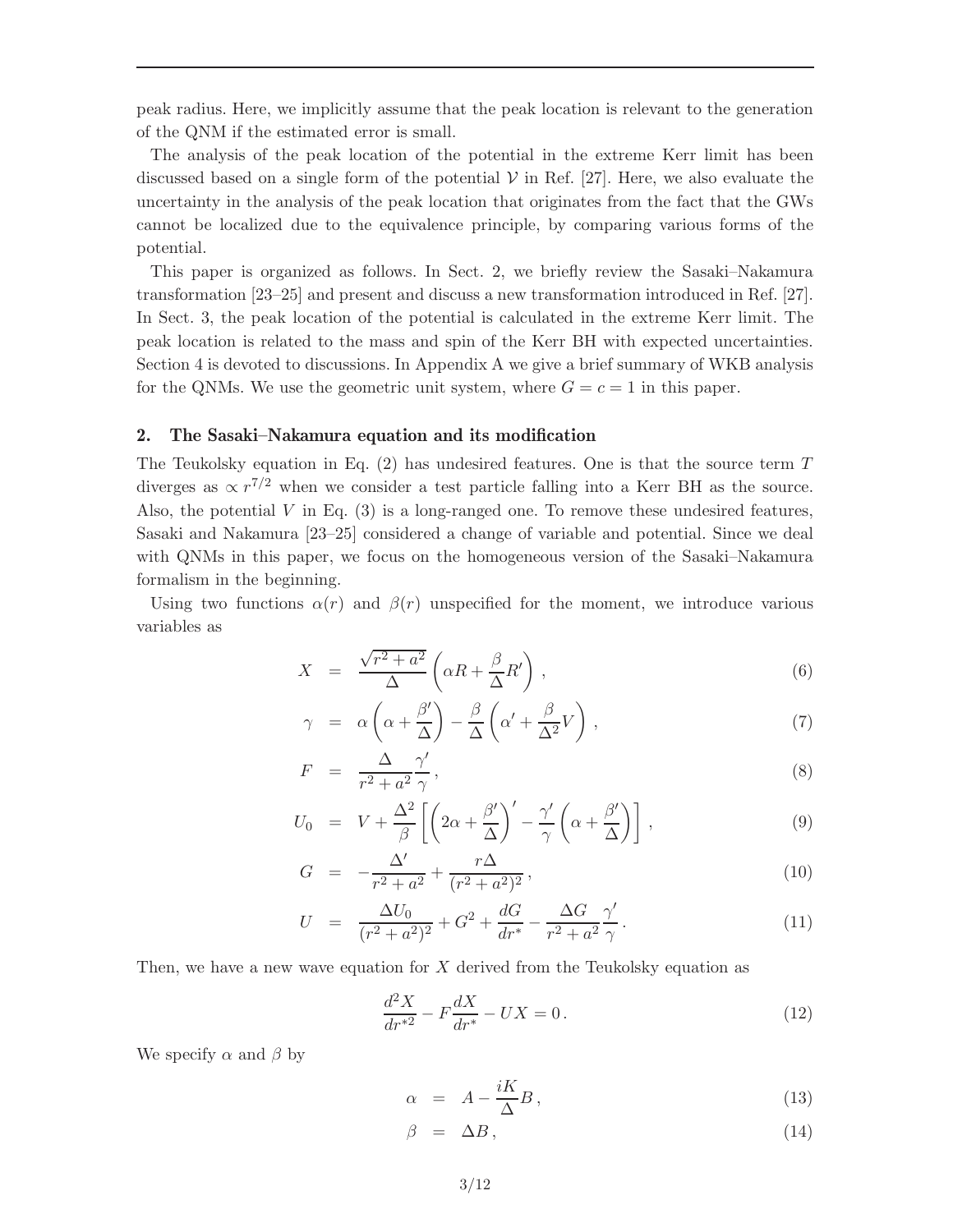where

$$
A = 3iK' + \lambda + \Delta P, \qquad (15)
$$

$$
B = -2iK + \Delta' + \Delta Q, \qquad (16)
$$

with

$$
P = \frac{r^2 + a^2}{gh} \left( \left( \frac{g}{r^2 + a^2} \right)' h \right)', \tag{17}
$$

$$
Q = \frac{(r^2 + a^2)^2}{g^2 h} \left( \frac{g^2 h}{(r^2 + a^2)^2} \right)',
$$
\n(18)

where g and h are free functions. Using a new variable Y defined by  $X = \sqrt{\gamma} Y$ , we have

$$
\frac{d^2Y}{dr^{*2}} + \left(\omega^2 - V_{\rm SN}\right)Y = 0\,,\tag{19}
$$

where

$$
V_{\rm SN} = \omega^2 + U - \left[ \frac{1}{2} \frac{d}{dr^*} \left( \frac{1}{\gamma} \frac{d\gamma}{dr^*} \right) - \frac{1}{4\gamma^2} \left( \frac{d\gamma}{dr^*} \right)^2 \right].
$$
 (20)

In the above Sasaki–Nakamura transformation, there are two free functions,  $g$  and  $h$ . The restrictions that guarantee a short-ranged potential  $V_{SN}$  and a convergent source term have been given by

$$
g = \text{const.}, \quad h = \text{const.}, \tag{21}
$$

for  $r^* \to -\infty$ , and

$$
g = \text{const.} + O(r^{-2}), \quad h = \text{const.} + O(r^{-2}),
$$
 (22)

for  $r^* \to +\infty$ . In Refs. [23, 24],

$$
h = 1, \quad g = \frac{r^2 + a^2}{r^2},\tag{23}
$$

are adopted to satisfy the conditions in Eqs. (21) and (22).

In Ref. [27], however, we have introduced a new  $g$  defined by

$$
g = \frac{r(r-a)}{(r+a)^2} \quad \text{(with } h = 1), \tag{24}
$$

which turned out to be suitable to discuss the QNM frequencies in the WKB approximation. The new form of the potential derived from this new g has been plotted in Fig. 1 of Ref. [27] up to  $a/M = q = 0.99999$ . From the standpoint that we calculate the peak of the potential as the location where the QNM GWs are emitted in the WKB analysis, while we cannot apply this discussion to the original Sasaki–Nakamura or the Detweiler potential (used in Refs. [18, 19]), the new form of the potential with Eq. (24) allows us to discuss the extreme Kerr limit. The choice given in Eq.  $(24)$  shares the same feature as the original one (Eq.  $(23)$ ), in the sense that the Regge–Wheeler potential [30] is recovered for  $a = 0$ .

Although g given in Eq. (24) does not satisfy the condition (22) for  $r^* \to +\infty$  but behaves as const.  $+ O(r^{-1})$ , we have obtained a short-ranged potential, which motivates us to revisit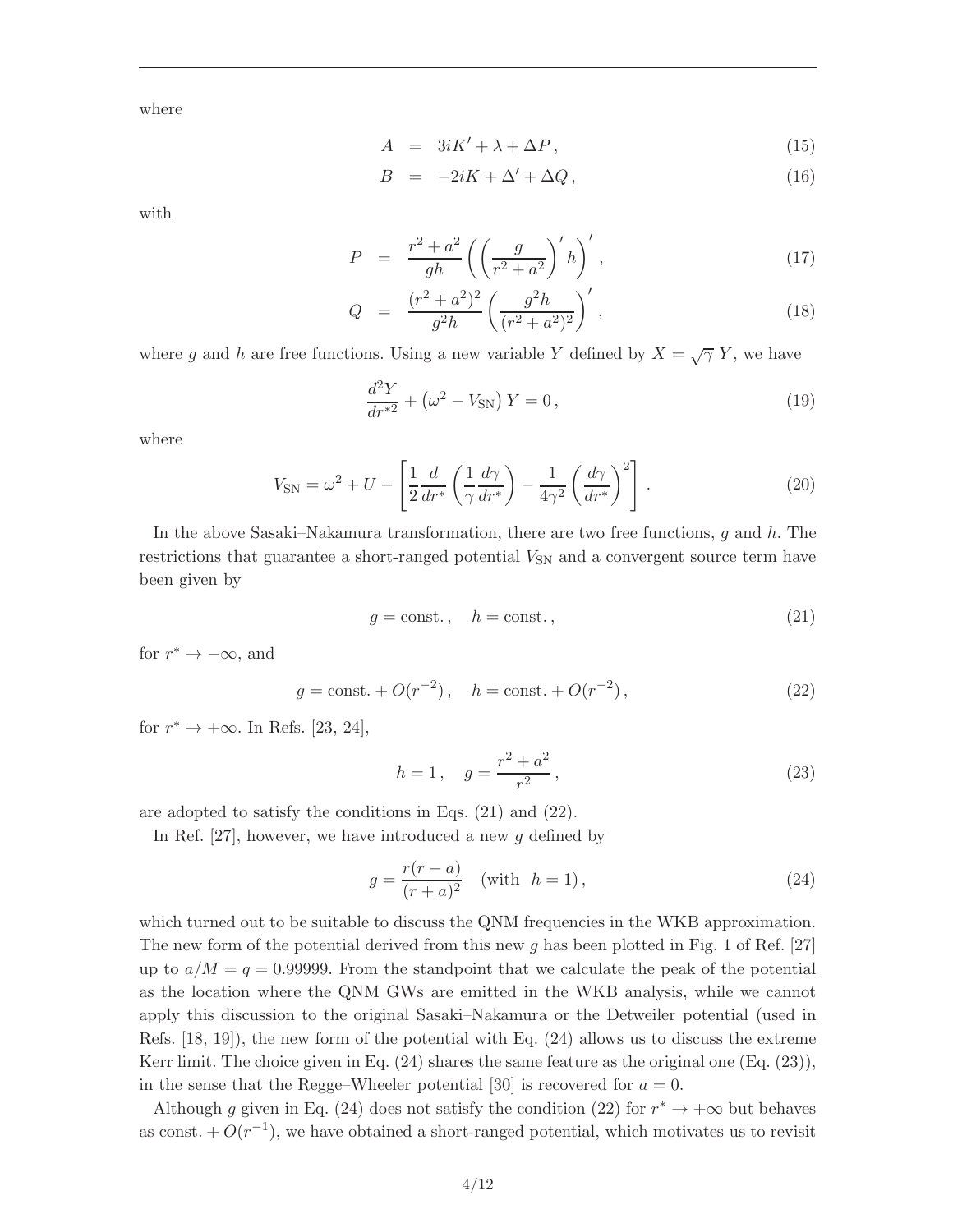the asymptotic conditions on  $q$  (and  $h$ ). To investigate the asymptotic behavior of the potential  $V_{\rm SN}$  for  $r^* \to +\infty$ , we assume that the two free functions are expanded as

$$
g = g^{[0]} + \frac{g^{[1]}}{r} + \frac{g^{[2]}}{r^2}, \quad h = h^{[0]} + \frac{h^{[1]}}{r} + \frac{h^{[2]}}{r^2},
$$
\n(25)

where  $g^{[n]}$  and  $h^{[n]}$   $(n = 0, 1, 2)$  are r-independent coefficients, and  $g^{[0]} \neq 0$  and  $h^{[0]} \neq 0$ . For simplicity, we set  $M = 1$  in the following.

When  $h^{[1]}/r$  does not vanish,  $\gamma$  given in Eq. (7) has  $O(r^1)$  terms which become  $O(r^{-1})$ for F in Eq. (8). Then, we have  $O(r^{-1})$  terms in the potential, which indicates that the potential is long-ranged. On the other hand, the term  $g^{[1]}/r$  derives  $O(r^0)$  in  $\gamma$  defined by Eq. (7), and does not contribute to any  $O(r^{-1})$  term in the potential.

More precisely, if we choose  $h^{[1]} = 0$  in Eq. (25), we find

$$
P = \frac{6}{r^2} + \frac{3\mathcal{G}}{r^3} + O(r^{-4}), \quad Q = -\frac{4}{r} - \frac{\mathcal{G}}{r^2} + O(r^{-3}), \tag{26}
$$

for  $r \to +\infty$ , where  $\mathcal{G} = 2g^{[1]}/g^{[0]}$ . Although the above asymptotic behavior of P and Q is different from that presented in Eq. (A.4) in Ref. [24] (cf.  $P = 6/r^2 + (r^{-4})$  and  $Q =$  $-4/r + O(r^{-3})$  in Ref. [24]), A and B in Eqs. (15) and (16) have the same asymptotic behavior as given in Eq. (A.5) of Ref. [24] and  $\gamma = \text{const.} + O(r^{-1})$ . This fact guarantees  $V_{SN}$ to be short-ranged. Namely,  $V_{SN} = O(r^{-2})$  is achieved under the less restrictive condition,  $h^{[1]} = 0$ . It is worth noting that the asymptotic behavior given in Eq. (26) does not depend on the choice of  $g^{[0]}$ ,  $g^{[1]}$ ,  $g^{[2]}$ ,  $h^{[0]}$ , or  $h^{[2]}$ .

As a summary, we conclude that the sufficient condition for  $r^* \to +\infty$  can be relaxed from Eq.  $(22)$  to

$$
g = \text{const.} + O(r^{-1}), \quad h = \text{const.} + O(r^{-2}).
$$
 (27)

Under the assumption that the two free functions have the forms of Eq. (25) at  $r^* \to \infty$ , we find that  $h^{[1]} = 0$  is also the necessary condition. Although we do not discuss here the inhomogeneous version of the Sasaki–Nakamura formalism, i.e., the source term, in detail, it is easily found that the transformation under the above conditions (27) leads to a wellbehaved source (see, e.g., the dependence of g in Eqs.  $(2.26)$ ,  $(2.27)$ , and  $(2.29)$  of Ref. [24]).

## 3. Extreme Kerr limit

In the previous work [27] for the analysis of the fundamental  $(n = 0)$  QNM with  $(\ell = 2, m =$ 2) in the extreme Kerr case,  $q = a/M \rightarrow 1$ , we have derived a fitting curve of the peak location in the Boyer–Lindquist coordinates as

$$
\frac{r_{\text{fit}}}{M} = 1 + 1.4803 \left( -\ln q \right)^{0.503113},\tag{28}
$$

for the absolute value of the potential  $|V_{SN}|$  obtained by using the new g presented in Eq. (24) (called  $V_{\text{NNT}}$  in Ref. [27]). In the WKB approximation, this peak location is an important output obtained from the observation of the QNM GWs.

Here, we note that the event horizon radius is given by

$$
\frac{r_+}{M} = 1 + \sqrt{1 - q^2}
$$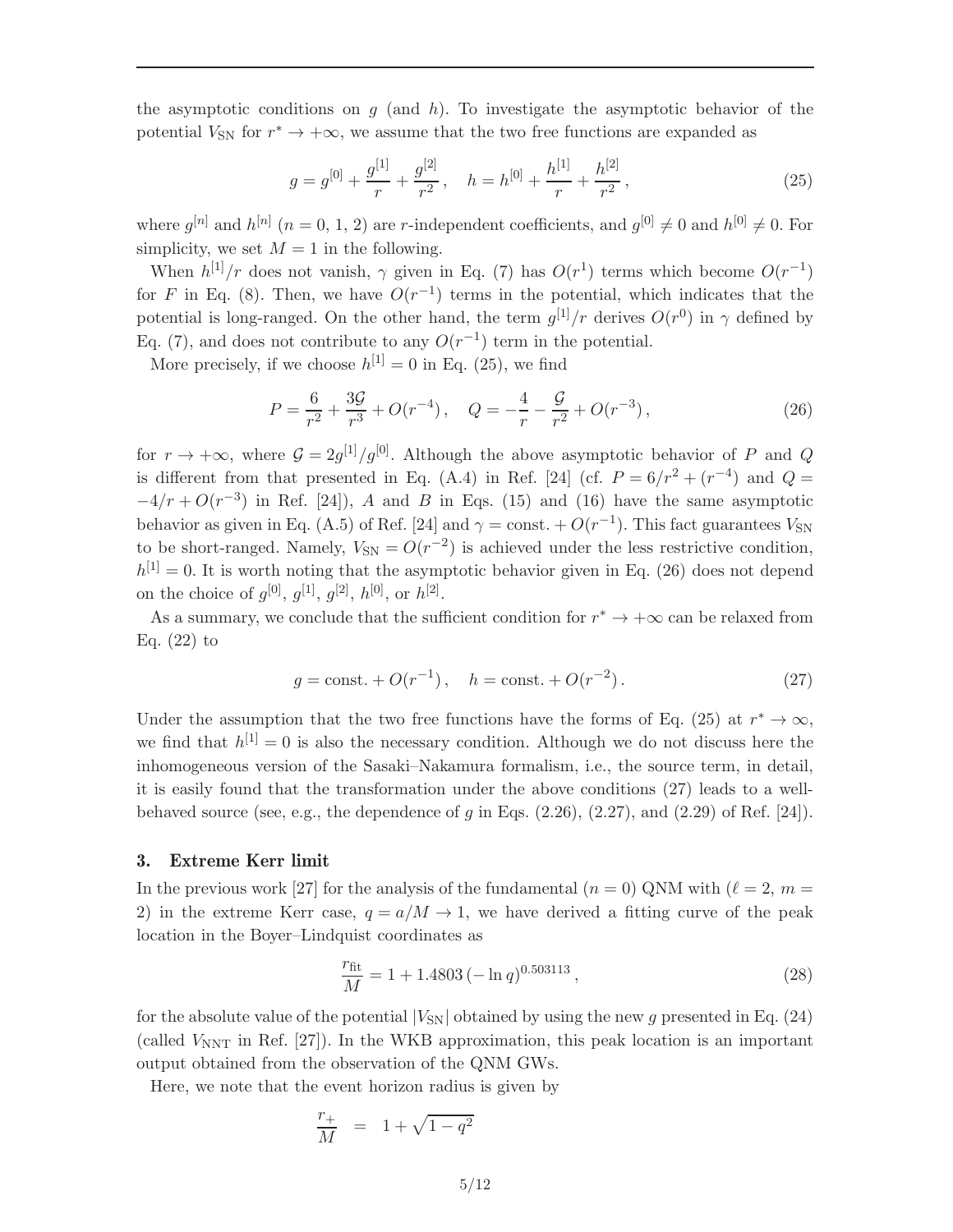$$
= 1 + \sqrt{2} (1 - q)^{1/2} + O((1 - q)^{3/2}), \qquad (29)
$$

and the inner light ring radius [31] is written as

$$
\frac{r_{\rm lr}}{M} = 2 + 2\cos\left[\frac{2}{3}\cos^{-1}(-q)\right]
$$
  
=  $1 + \frac{2\sqrt{2}}{\sqrt{3}}(1-q)^{1/2} + O(1-q).$  (30)

The latter radius is evaluated in the equatorial  $(\theta = \pi/2)$  plane. Although there are various studies on the relation between the QNMs and the orbital frequency of the light ring orbit (see a useful lecture note [32]), the peak location of the potential  $r_{\text{fit}}$  which derives the QNM frequencies, is much closer to the horizon radius,  $r_{+}/M \approx 1 + 1.414 (1 - q)^{1/2}$  than the inner light ring radius,  $r_{\text{lr}}/M \approx 1 + 1.633 (1 - q)^{1/2}$ .

In Ref. [27], to check the validity of  $r_{\text{fit}}$ , we have evaluated the peak location (denoted by  $r_{\rm p}$  in the Boyer–Lindquist coordinates) semi-analytically by using a fitting formula for

$$
\lambda = {}_{s}A_{\ell m} - 2am\omega + a^{2}\omega^{2}, \qquad (31)
$$

with

$$
{}_{-2}A_{22} = 0.545652 + (6.02497 + 1.38591 i)(- \ln q)^{1/2},
$$
\n(32)

which is a constant defined in Eq. (25) of Ref. [33]. Also, we have used the approximation for the  $(n = 0)$  QNM frequency with  $(\ell = 2, m = 2)$  in the extreme Kerr limit [34],

$$
M\omega_{\text{ext}} = \frac{Mq}{r_+} - \frac{i}{4}\frac{r_+ - M}{r_+}.
$$
\n(33)

Then, defining  $\epsilon$  by  $q = 1 - \epsilon^2$ , and expanding the potential  $V_{\text{NNT}}$  with respect to  $\epsilon$ , we derive the location  $r_0$  of  $dV_{\text{NNT}}/dr^* = 0$  instead of finding the peak location  $r_p$  of  $|V_{\text{NNT}}|$ . It is noted that the expression given in Eq. (33) can be considered as the exact frequency derived by Leaver's method, since we have discussed the extreme Kerr limit  $\epsilon \to 0$ .

In Appendix A of Ref. [18], we have found a good agreement between the peak location of  $|V_{\rm SN}|$  and the real part of the location of  $dV_{\rm SN}/dr^* = 0$ . The result was obtained as

$$
\frac{r_0}{M} = 1 + (1.44905 - 0.020157 i) \epsilon, \qquad (34)
$$

where the appearance of the  $O(\epsilon^1)$  term is consistent with the expression for  $r_{\text{fit}}$  given in Eq. (28) because  $(-\ln q)^{1/2} = (1 - q)^{1/2} + O((1 - q)^{3/2})$ . Although it is consistent that both expressions,  $r_{\text{fit}}$  and  $r_0$  have a correction of  $O(\epsilon^1)$ , a different choice of g from Eq. (24) makes a difference in the coefficient of  $O(\epsilon^1)$  in the estimation of  $r_p$  (and  $r_0$ ). In this section we study how robust the above estimation of the peak location is.

We expand the event horizon radius as

$$
\frac{r_+}{M} = 1 + \sqrt{2}\epsilon + O(\epsilon^3),\tag{35}
$$

and the Boyer–Lindquist radial coordinate around  $r_{+}$  as

$$
\frac{r}{M} = \frac{r_+}{M} + \xi \epsilon
$$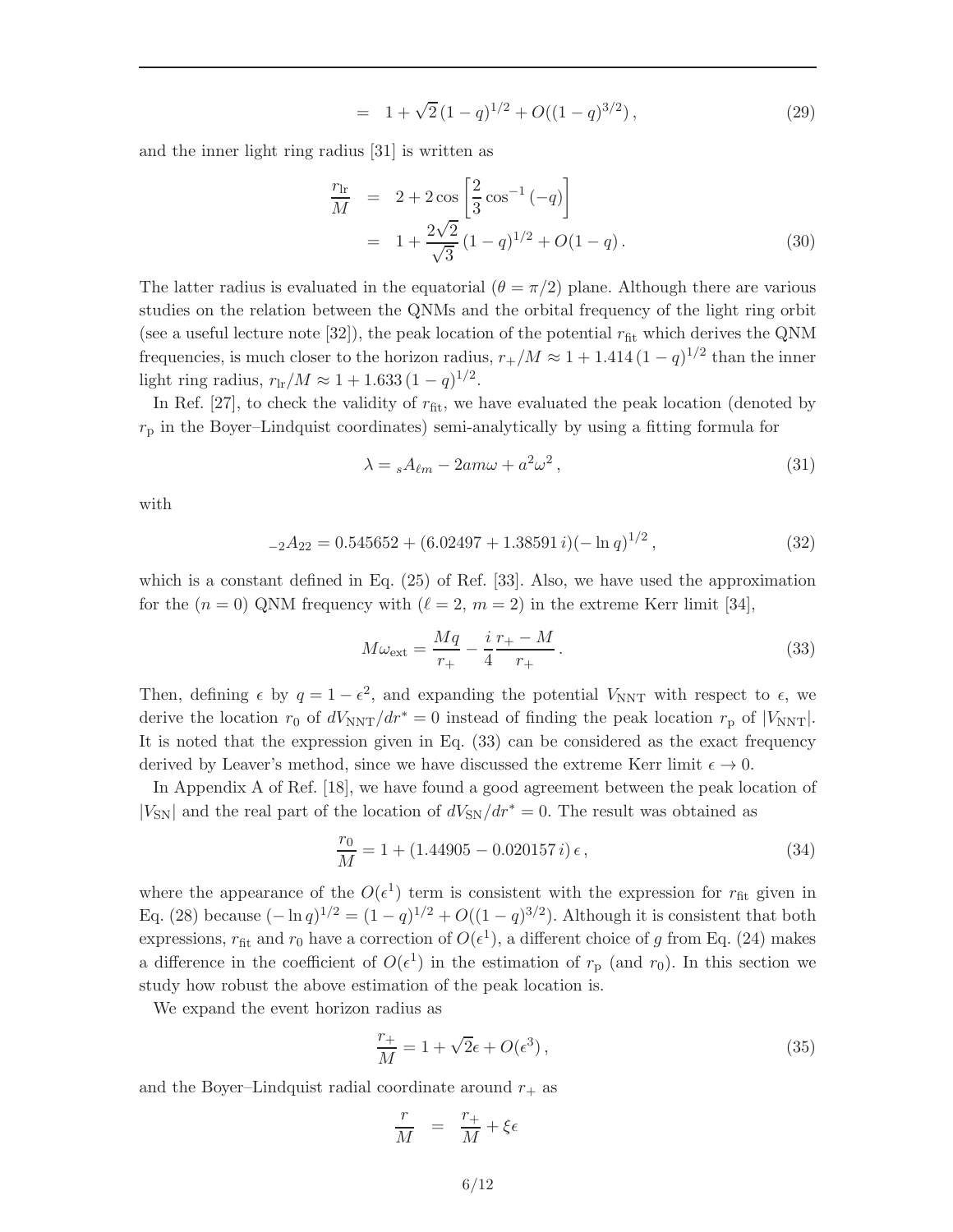$$
= 1 + \sqrt{2}\epsilon + \xi\epsilon, \qquad (36)
$$

introducing a rescaled radial coordinate  $\xi$  whose origin corresponds to the event horizon. The tortoise coordinate is expressed as

$$
\frac{r^*}{M} = -\frac{\sqrt{2}}{2\epsilon} \ln\left(1 + \frac{2\sqrt{2}}{\xi}\right) + O(\epsilon^0). \tag{37}
$$

In the following analysis, we investigate the peak location  $r_{\rm p}/M = 1 + \sqrt{2}\epsilon + \xi_{\rm p}\epsilon$ , keeping only the leading order with respect to  $\epsilon$  for  $\xi_{p}$ . The QNM frequency in Eq. (33) is written as

$$
M\omega_{\text{ext}} = 1 + \left(-\sqrt{2} - \frac{i}{4}\sqrt{2}\right)\epsilon + \left(1 + \frac{i}{2}\right)\epsilon^2,\tag{38}
$$

up to  $O(\epsilon^2)$ .

The function g in Eq. (24) is expanded for  $\epsilon \ll 1$  as

$$
g = \left(\frac{1}{4}\sqrt{2} + \frac{1}{4}\xi\right)\epsilon + O(\epsilon^2). \tag{39}
$$

In this expansion, the terms of  $O(\xi^2)$  appear only at  $O(\epsilon^2)$ . We focus on the leading-order modification of  $O(\epsilon^1)$ , and consider a function linear in ξ. Such a function is parametrized by two real parameters  $\mu$  and  $\nu$  as

$$
g = \epsilon + \frac{\sqrt{2}}{2} \left( \frac{1}{2} + \mu + i\nu \right) \xi \epsilon.
$$
 (40)

The function in Eq. (39) is recovered when  $\mu = 1/2$  and  $\nu = 0$ , except for the overall normalization of  $g$  which does not contribute to the potential because of the dependence of  $g$ in P and Q given by Eqs.  $(17)$  and  $(18)$ , respectively. In the series expansion with respect to  $\epsilon$ , the potential in the Sasaki–Nakamura equation (see Eq. (20)) is formally written as

$$
V = 1 + \left(-2\sqrt{2} - \frac{\sqrt{2}}{2}i\right)\epsilon + v_{\mu,\nu}^{(2)}(\xi)\epsilon^2,
$$
\n(41)

where we do not explicitly present the huge expression of  $v_{\mu,\nu}^{(2)}(\xi)$ . It is noted that any  $O(\epsilon^2)$ term in  $q$  of Eq. (40) does not contribute to the potential in the second order with respect to  $\epsilon$ .

Here, we define the error in the estimation of the QNM frequencies as

$$
\begin{aligned}\n\text{Err} &= \sqrt{(\text{Err}_{r})^2 + (\text{Err}_{i})^2}; \\
\text{Err}_{r} &= \left| \frac{\text{Re}(\omega_{\text{WKB}}) - (1 - \sqrt{2}\epsilon)}{\text{Re}(\omega_{\text{ext}}) - (1 - \sqrt{2}\epsilon)} - 1 \right| \\
&\approx \left| \frac{\text{Re}(\omega_{\text{WKB}}) - (1 - \sqrt{2}\epsilon)}{\epsilon^2} - 1 \right|, \\
\text{Err}_{i} &\approx \left| \frac{\text{Im}(\omega_{\text{WKB}})}{-\sqrt{2}\epsilon/4} - 1 \right|,\n\end{aligned} \tag{42}
$$

where we have calculated  $\text{Re}(\omega_{\text{ext}})$  by using Eq. (38), and used the leading order of Im( $\omega_{\text{ext}}$ ) obtained from Eq.  $(38)$  for Err<sub>i</sub>. Since the real part of the error, Err<sub>r</sub> is always tiny in the case of small  $\epsilon$  if we use  $|Re(\omega_{WKB})/Re(\omega_{ext}) - 1|$  or  $|(Re(\omega_{WKB}) - 1)/(Re(\omega_{ext}) - 1) - 1|$ , we have adopted the above estimator to normalize the error of the real part. Note that this estimator is independent of  $\epsilon$  in the limit  $\epsilon \to 0$ .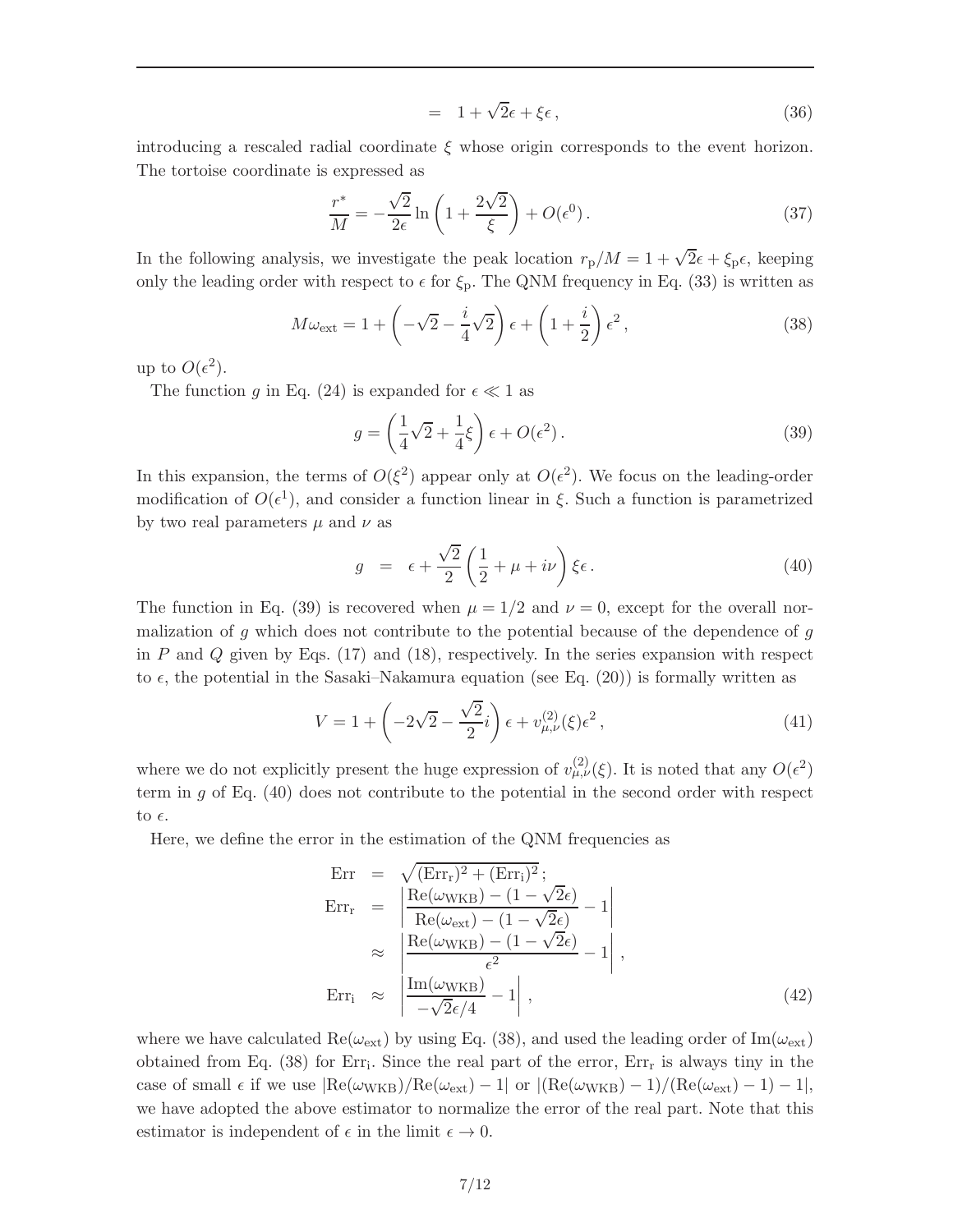

Fig. 1 Scatter plots for the error estimation given by Eq. (42) with respect to  $\xi_{\rm p}$ , obtained by varying the parameters  $\mu$  and  $\nu$  in Eq. (40). The left panel shows the case with fixed  $\mu =$ 1/2, and the black dot denotes  $\mu = 1/2$  and  $\nu = 0$ . In the right panel,  $\mu$  is also variable. We do not find any point with a small error for  $\xi_{\rm p} > 0.4$ . The empty region around  $0 < \xi_{\rm p} < 0.1$ and  $1.5 <$  Log<sub>10</sub>(Err)  $<$  2.0 will be filled by the points if we use a much finer grid for the parameters  $\mu$  and  $\nu$ .



Fig. 2 Scatter plots for Err<sub>r</sub> (left) and Err<sub>i</sub> (right) given by Eq. (42) with respect to  $\xi_p$ , obtained by varying the parameters  $\mu$  and  $\nu$  in Eq. (40).

Varying the parameters  $\mu$  and  $\nu$ , we obtain Fig. 1, which shows the error in the estimation of the QNM frequencies calculated by Eq. (42) with respect to  $\xi_{\rm p}$  Figure 2 shows Err<sub>r</sub> (the left panel) and Err<sub>i</sub> (the right panel), respectively. Err is dominated by Err<sub>r</sub> for large  $\xi_{\rm p}$ .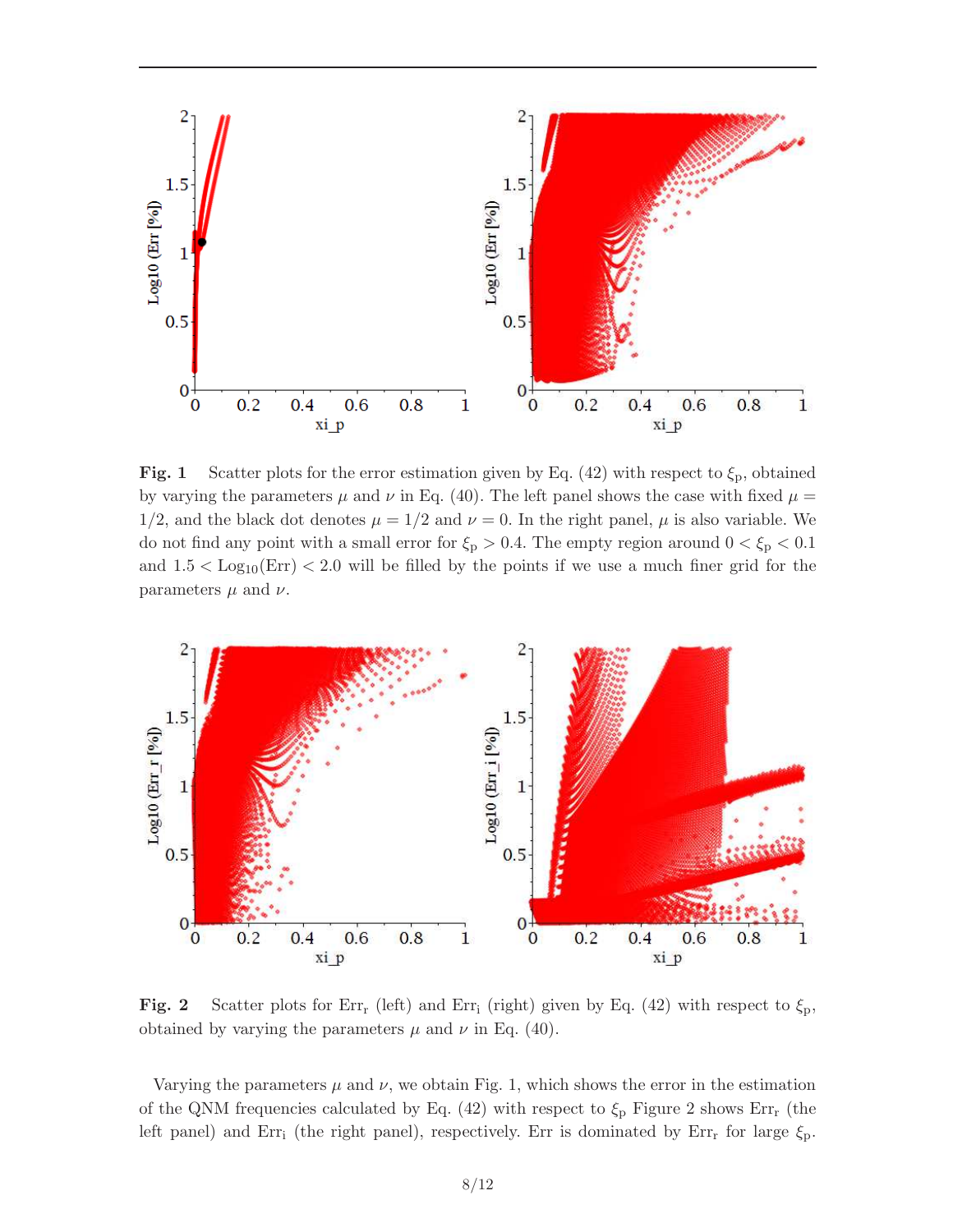We find from Fig. 1 that the region where Err given in Eq.  $(42)$  is small spreads widely. Although the minimum error of Err  $\approx 1.2\%$  is obtained for  $\mu \approx -0.21$  and  $\nu \approx 0.25$  in the analysis, there are many other combinations of  $\mu$  and  $\nu$  for which Err remains small, and the region with small Err extends to a range of  $0 < \xi_{\rm p} < 0.4$ . Therefore, we should consider that the peak of the potential is located in  $0 < \xi_{\rm p} < 0.4$ .

In Refs. [18, 19, 27], we have used the WKB analysis to claim how deeply we can actually inspect the region close to the event horizon of a BH by observing the QNM GWs. Since the GWs cannot be localized and the QNMs are determined not only by the potential at the peak radius but also by the curvature of the potential, what we can claim is that the QNM frequency is determined by the information "around" the peak of the potential. Therefore, it is necessary to properly take into account this fact in the interpretation of the estimated radius obtained in Refs. [18, 19, 27].

The uncertainty in the peak location can be discussed in the following manner. Here, we use  $r_0^*$  instead of  $r_p^*$  because  $r_0^*$  is derived easily in the analytical calculation. Expanding Eq. (41) with respect to  $\Delta r^* = r^* - r_0^*$  around  $r_0^*$ , and using the QNM frequency in the WKB approximation of Eq. (5), we have the radial wavenumber [which corresponds to  $W^{1/2}$ in Eq. (A2)], as

$$
k(r_0^* + \Delta r^*) = \sqrt{\omega_{\text{QNM}}^2 - V}
$$
  
= 
$$
\sqrt{-\frac{i}{2}\sqrt{-2\frac{d^2V}{dr^*2}}\Big|_{r^* = r_0^*} - \frac{1}{2}\frac{d^2V}{dr^*2}\Big|_{r^* = r_0^*} (\Delta r^*)^2 + \cdots},
$$
 (43)

where  $(\cdot \cdot \cdot)$  denotes the terms of higher order in the WKB approximation or of  $O((\Delta r^*)^3)$ . We note that  $d^2V/dr^{*2}|_{r^*=r_0^*}=O(\epsilon^4)$  because  $d/dr^*=O(\epsilon)\times d/d\xi$  and the  $\xi$  dependence of V is as given in Eq.  $(41)$ . If we expect that the uncertainty of the peak location is given by the inverse of the wavenumber, it may be estimated by the  $\Delta r^*$  that solves

$$
k(r_0^* + \Delta r^*) \Delta r^* = O(1).
$$
\n(44)

Combining Eqs. (43) and (44), we derive

$$
\frac{|\Delta r^*|}{M} = O(\epsilon^{-1}),\tag{45}
$$

which is translated into the uncertainty in  $\xi_0$  as

$$
|\Delta \xi_0| = O(1), \tag{46}
$$

by using Eq. (37). This estimate is consistent with the extension of the region where Err given in Eq.  $(42)$  is small in Fig. 1.

In our previous work [27], we used only one potential which corresponds to  $\mu = 1/2$  and  $\nu = 0$  in Eq. (40). The peak location was inside the light ring radius as shown in Eqs. (28) and (34), and we concluded that the QNM GWs were emitted "around" the peak location. However, the meaning of the word "around" was not clear, and Fig. 1 gives a clear explanation of it based on the error estimation of the WKB frequencies compared with the exact QNM frequencies. Using various potentials with the parameters,  $\mu$  and  $\nu$ , even if we change the threshold of the error estimator  $(42)$  from a few  $%$  to 10%, the extension of the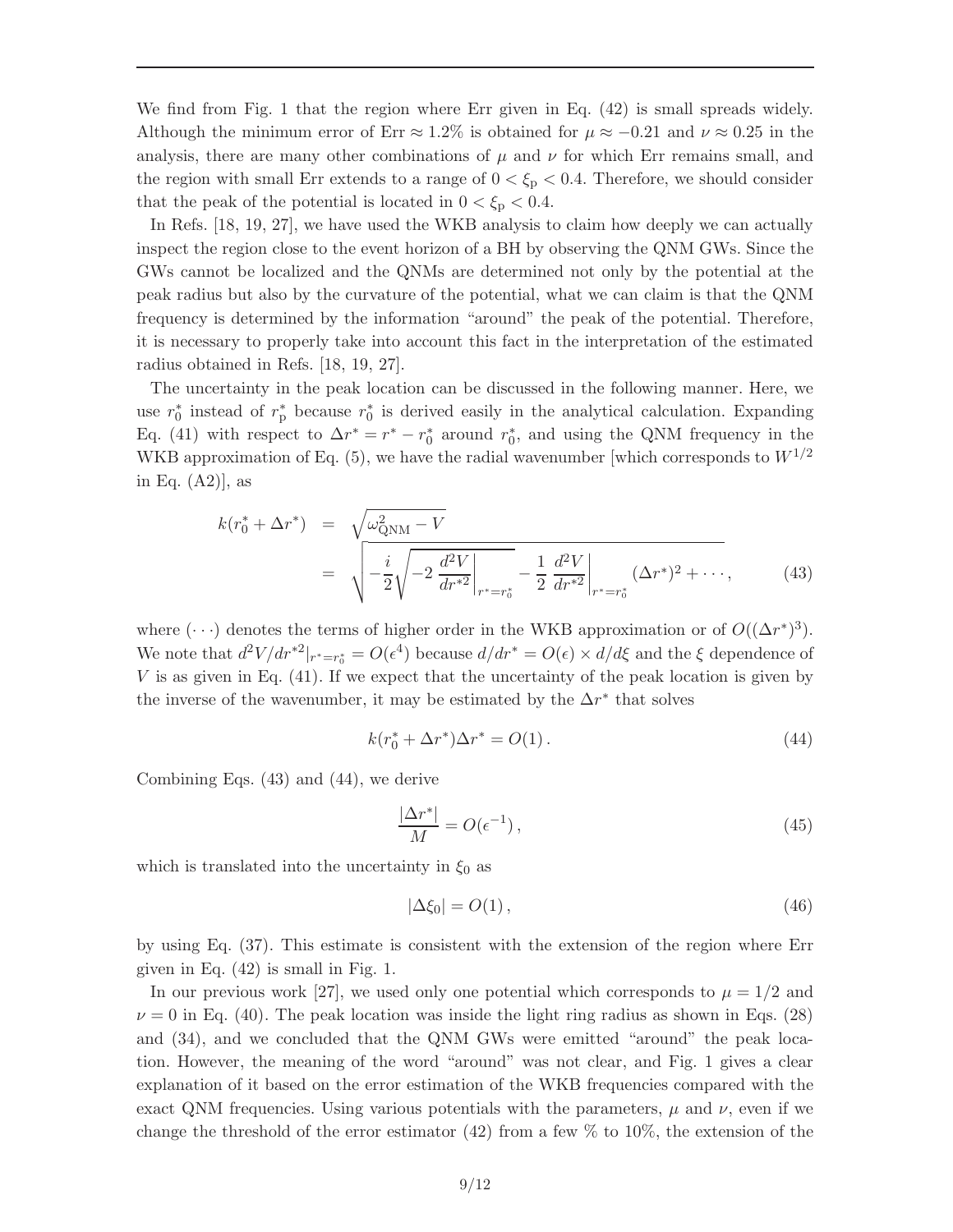region does not change much from  $\xi_{\rm p} \sim 0.4$ . Therefore, we conclude that the estimated peak location is restricted to

$$
\frac{r_{\rm p}}{M} \lesssim 1 + 1.8 \left(1 - q\right)^{1/2}.
$$
\n(47)

The above result confirms that we can see the space-time sufficiently inside the ergoregion  $(r_{\text{ergo}} = 2M)$  for the equatorial radius of the ergosurface) and around the inner light ring  $r_{\text{lr}}/M \approx 1 + 1.633 (1 - q)^{1/2}.$ 

# 4. Discussions

In the modification of the Sasaki–Nakamura equation, we have found that the necessary and sufficient condition for the fast fall-off at  $r^* \to +\infty$  can be relaxed to the one given by Eq. (27), if we assume that the free functions g and h can be expanded in a power series of  $1/r$ . When we use g in Eq. (24) which satisfies Eq. (27), the potential is suitable for the WKB analysis of QNMs (see Ref. [27]), but the general expression of the potential is much more complicated than that for  $g$  in Eq. (23).

One way to obtain a simple potential will be to keep  $\gamma$  constant in the Sasaki–Nakamura transformation.  $\gamma$  in Eq. (7) is rewritten as

$$
\gamma = A^2 \left( 1 - \frac{(\lambda + 3iK')}{\Delta} \left( \frac{B}{A} \right)^2 - \frac{i(2K + i\Delta')}{\Delta} \left( \frac{B}{A} \right) + \left( \frac{B}{A} \right)' \right). \tag{48}
$$

Thus, it is not difficult to find A and B so that  $\gamma$  is constant because we may choose  $B/A$ which leads  $1/A<sup>2</sup>$  for the expression in the parenthesis of the above equation. The difficult part arises from the condition for  $A$  and  $B$  that gives a short-ranged potential. To derive such  $A$  and  $B$  is one of our future studies.

In the study of QNMs in the WKB method, we have evaluated the uncertainty of the peak location of the potential in the extreme Kerr limit. This uncertainty is expressed as Eq. (47), and is consistent with that expected from the equivalence principle.

Here, we should note that the imaginary parts of the QNM frequencies become zero in the extreme Kerr limit, and many overtones ( $n \neq 0$ ) accumulate at one frequency (see, e.g., Fig. 3 in Ref. [35] and a recent work [36]). Therefore, observing QNM GWs in the near-extremal Kerr case will be very different from the other case, and further studies are required to extract the information from extreme Kerr BHs.

Finally, thanks to the recent GW observation, GW150914, we have entered the next stage of using GWs to extract new physics. To test the strong gravitational field around BHs, the QNMs are simple and useful, and the QNM GWs are the target not only for the second-generation GW detectors such as Advanced LIGO (aLIGO) [37], Advanced Virgo (AdV) [38], and KAGRA [39, 40], but also for space-based GW detectors such as eLISA [41] and DECIGO [42]. The enhancement of the signal-to-noise ratio by the third-generation detectors such as the Einstein Telescope (ET) [43] will significantly improve the precision of the test of general relativity.

## Acknowledgments

This work was supported by MEXT Grant-in-Aid for Scientific Research on Innovative Areas, "New Developments in Astrophysics Through Multi-Messenger Observations of Gravitational Wave Sources," Nos. 24103001 and 24103006 (HN, TT, TN), JSPS Grant-in-Aid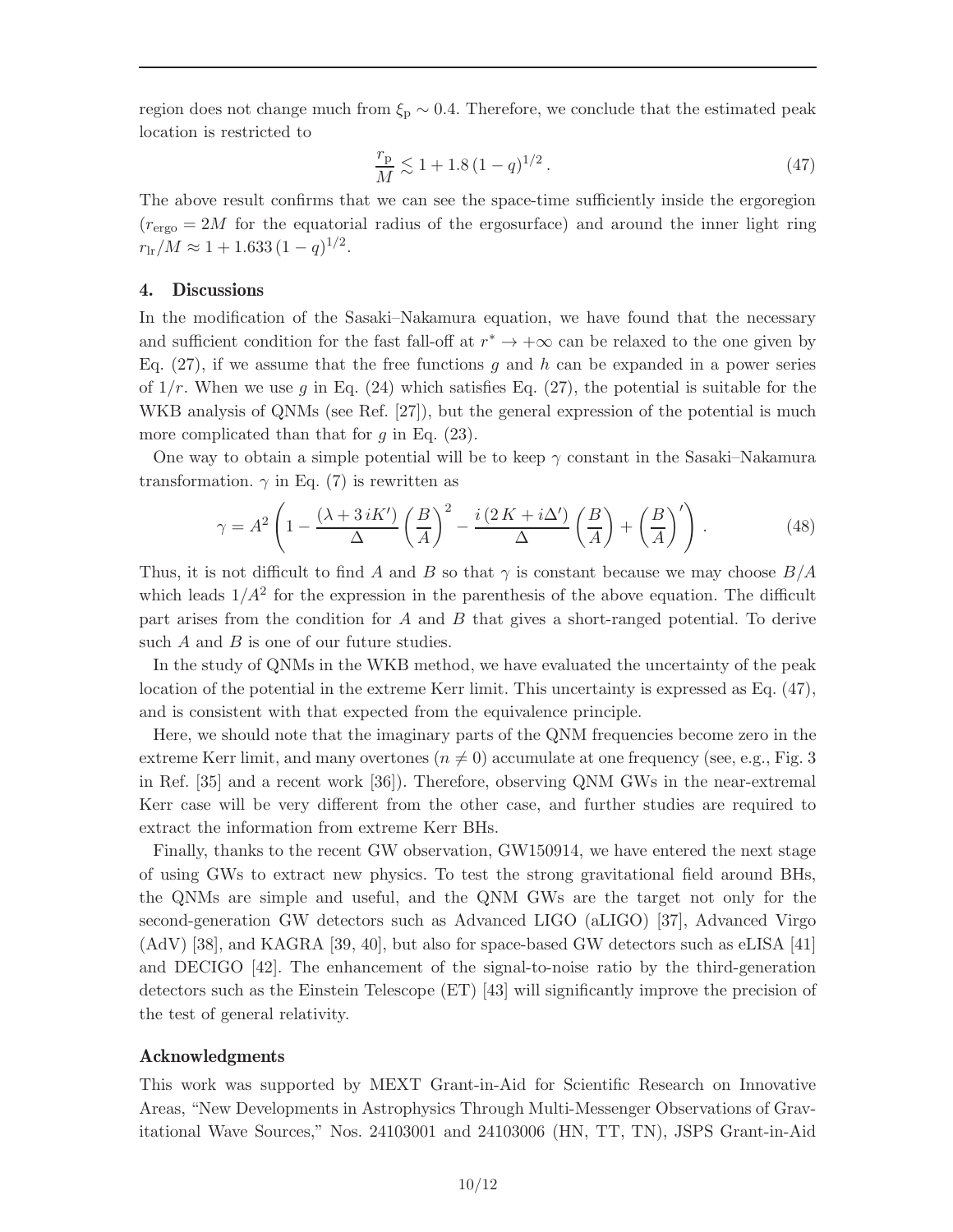for Scientific Research (C), No. 16K05347 (HN), JSPS Grant-in-Aid for Young Scientists (B), No. 25800154 (NS), and Grant-in-Aid from the Ministry of Education, Culture, Sports, Science and Technology (MEXT) of Japan No. 15H02087 (TT, TN).

#### A. Quasinormal mode in the WKB approximation

We schematically write Eq. (19) as

$$
\frac{d^2\psi}{dr^{*2}} + W(r^*)\psi = 0,
$$
\n(A1)

where  $W = \omega^2 - V_{SN}$ . In Ref. [22], the QNM frequencies are discussed as a "second-order turning point" problem in the WKB approximation (see also Ref. [44]). We prepare two WKB solutions,

$$
\psi_1^{\text{WKB}} \approx [W(r^*)]^{-1/4} \exp\left(\pm i \int_{r_2^*}^{r^*} [W(x)]^{1/2} dx\right),
$$
  

$$
\psi_2^{\text{WKB}} \approx [W(r^*)]^{-1/4} \exp\left(\pm i \int_{r^*}^{r^*} [W(x)]^{1/2} dx\right),
$$
 (A2)

where  $r_1^*$  and  $r_2^*$  are the turning points, and also parabolic cylinder functions for  $r_1^* < r^* < r_2^*$ (see Eq. (5) of Ref. [22]). The QNM frequencies are derived in the matching condition for the outgoing (from the peak location of the potential) solutions of  $\psi_1^{\text{WKB}}$  and  $\psi_2^{\text{WKB}}$ . This means that we choose the signs in Eq. (A2) appropriately.

As a usual picture, the peak location is calculated by

$$
\frac{dW(r^*)}{dr^*} = 0\,,\tag{A3}
$$

the solution is denoted by  $r_0^*$ , and  $r_1^* < r_0^* < r_2^*$  in the case of a real potential. We extend this to a complex potential. Therefore,  $r_0^*$  is in the complex plane.

## References

- [1] B. P. Abbott et al. [LIGO Scientific and Virgo Collaborations], Phys. Rev. Lett. 116, 061102 (2016) [arXiv:1602.03837 [gr-qc]].
- [2] B. P. Abbott et al. [LIGO Scientific and Virgo Collaborations], Astrophys. J. 818, L22 (2016) [arXiv:1602.03846 [astro-ph.HE]].
- [3] T. Kinugawa, K. Inayoshi, K. Hotokezaka, D. Nakauchi and T. Nakamura, Mon. Not. Roy. Astron. Soc. 442, 2963 (2014) [arXiv:1402.6672 [astro-ph.HE]].
- [4] T. Kinugawa, A. Miyamoto, N. Kanda and T. Nakamura, Mon. Not. Roy. Astron. Soc. 456, 1093 (2016) [arXiv:1505.06962 [astro-ph.SR]].
- [5] T. Kinugawa, H. Nakano and T. Nakamura, Prog. Theor. Exp. Phys. (2016), 031E01 [arXiv:1601.07217 [astro-ph.HE]].
- [6] T. Hartwig, M. Volonteri, V. Bromm, R. S. Klessen, E. Barausse, M. Magg and A. Stacy, arXiv:1603.05655 [astro-ph.GA].
- [7] B. P. Abbott et al. [LIGO Scientific and Virgo Collaborations], arXiv:1602.03840 [gr-qc].
- [8] J. Healy, C. O. Lousto and Y. Zlochower, Phys. Rev. D 90, 104004 (2014) [arXiv:1406.7295 [gr-qc]]. [9] A. Ghosh, W. Del Pozzo and P. Ajith, arXiv:1505.05607 [gr-qc].
- [10] E. Berti, J. Cardoso, V. Cardoso and M. Cavaglia, Phys. Rev. D 76, 104044 (2007) [arXiv:0707.1202  $|gr-qc|$ .
- [11] H. Nakano, T. Tanaka and T. Nakamura, Phys. Rev. D 92, 064003 (2015) [arXiv:1506.00560 [astroph.HE]].
- [12] R. Konoplya and A. Zhidenko, Phys. Lett. B 756, 350 (2016) [arXiv:1602.04738 [gr-qc]].
- [13] N. Yunes, K. Yagi and F. Pretorius, arXiv:1603.08955 [gr-qc].
- [14] B. P. Abbott et al. [LIGO Scientific and Virgo Collaborations], arXiv:1602.03841 [gr-qc].
- [15] R. P. Kerr, Phys. Rev. Lett. **11**, 237 (1963).
- [16] S. A. Teukolsky, Astrophys. J. 185, 635 (1973).